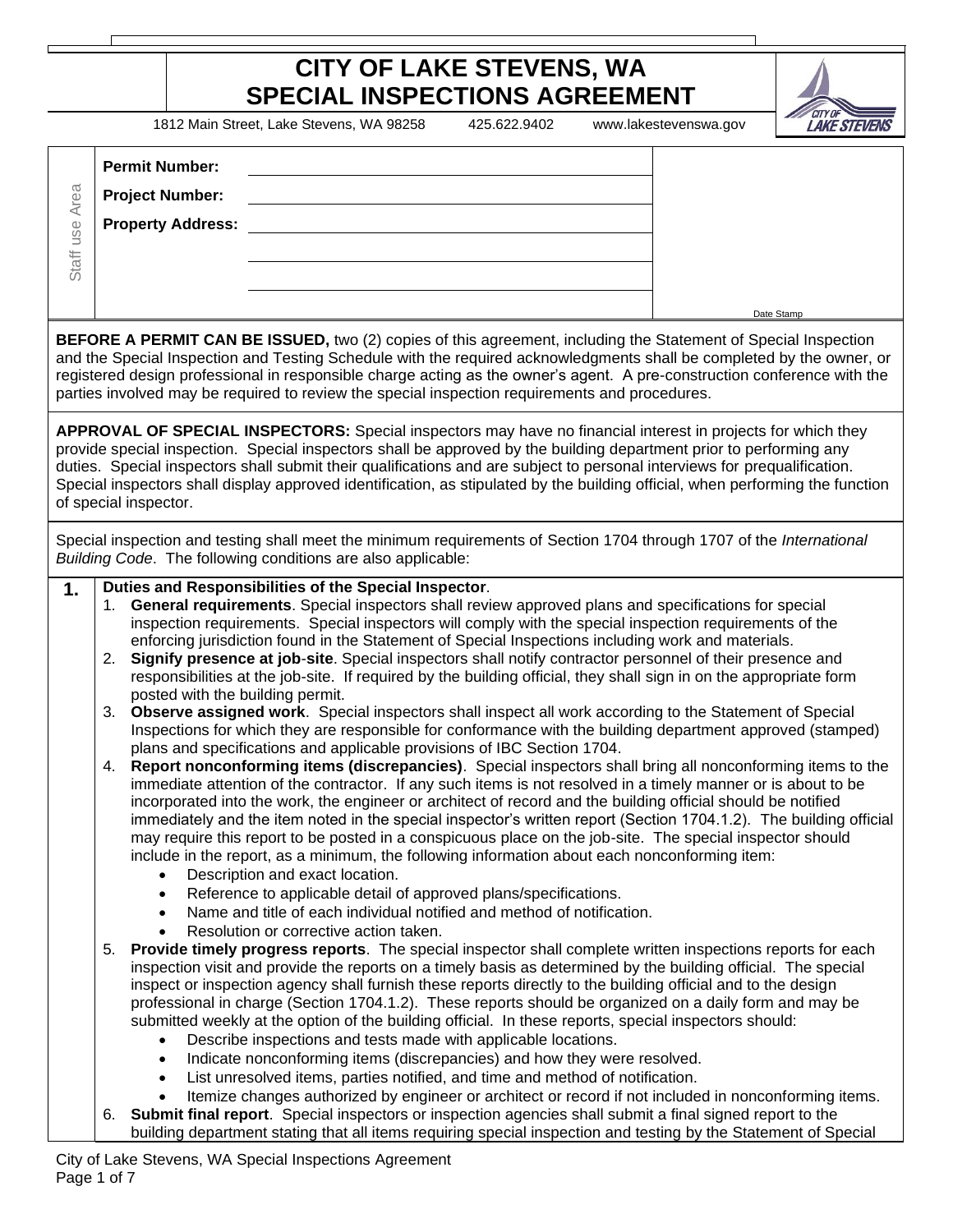|    |                                                                                                                 | Inspection were fulfilled and reported and, to the best of their knowledge in conformance with the approved plans<br>and specifications (Section 1704.1.2). Some jurisdictions also require the design professional in responsible |  |  |  |  |
|----|-----------------------------------------------------------------------------------------------------------------|------------------------------------------------------------------------------------------------------------------------------------------------------------------------------------------------------------------------------------|--|--|--|--|
|    |                                                                                                                 | charge to sign the report before it is submitted to the building official. Items not in conformance, unresolved items                                                                                                              |  |  |  |  |
|    |                                                                                                                 | or any discrepancies in inspection coverage (i.e., missed inspections, periodic inspection when continuous was                                                                                                                     |  |  |  |  |
|    |                                                                                                                 | required, etc.) should be specifically itemized in this report.                                                                                                                                                                    |  |  |  |  |
|    | 2.                                                                                                              | Owner Responsibilities. The project owner, the engineer or architect of record, or an agent of the owner is                                                                                                                        |  |  |  |  |
|    |                                                                                                                 | responsible for funding special inspection services. Measures should be taken to ensure that the scope of work                                                                                                                     |  |  |  |  |
|    |                                                                                                                 | and duties of the special inspector as outlined in the Statement of Special Inspections are not compromised.                                                                                                                       |  |  |  |  |
|    | 3.                                                                                                              | Registered Design Professional in Responsible Charge.                                                                                                                                                                              |  |  |  |  |
|    |                                                                                                                 | The design professional in responsible charge should be a consenting party written acknowledgment of special                                                                                                                       |  |  |  |  |
|    |                                                                                                                 | inspection and testing agreements. The design professional in responsible charge has many duties and                                                                                                                               |  |  |  |  |
|    |                                                                                                                 | responsibilities related to special inspection, including the following:                                                                                                                                                           |  |  |  |  |
|    |                                                                                                                 | The Statement of Special Inspections has been submitted with the permit application. The content of the                                                                                                                            |  |  |  |  |
|    |                                                                                                                 | statement contains the following information.                                                                                                                                                                                      |  |  |  |  |
|    |                                                                                                                 | Materials, systems, components and work required to have special inspection. Duties of the building official<br>1.                                                                                                                 |  |  |  |  |
|    |                                                                                                                 | and the registered design professional responsible for each part of the work are to be stated.                                                                                                                                     |  |  |  |  |
|    |                                                                                                                 | Type and extent of each special inspection and the name of individual or firms performing the inspections.<br>2.                                                                                                                   |  |  |  |  |
|    |                                                                                                                 | 3.<br>Type and extent of each test.                                                                                                                                                                                                |  |  |  |  |
|    |                                                                                                                 | Special inspection of required seismic resistance systems and components.<br>4.                                                                                                                                                    |  |  |  |  |
|    |                                                                                                                 | Special inspection of required wind resistance systems and components.<br>5.                                                                                                                                                       |  |  |  |  |
|    |                                                                                                                 | Provide name and contact information of special inspector or special inspection agency. Subject to the<br>6.                                                                                                                       |  |  |  |  |
|    |                                                                                                                 | approval of the building official, special inspectors holding current certification by ICC in the discipline in which                                                                                                              |  |  |  |  |
|    |                                                                                                                 | they will be inspecting can be considered qualified within the appropriate scope of accreditation for the                                                                                                                          |  |  |  |  |
|    | disciplines to be inspected can be considered qualified. The choice of special inspectors or special inspection |                                                                                                                                                                                                                                    |  |  |  |  |
|    |                                                                                                                 | agencies should be included in the following considerations:                                                                                                                                                                       |  |  |  |  |
|    |                                                                                                                 | Project size and complexity – experience with similar projects.                                                                                                                                                                    |  |  |  |  |
|    |                                                                                                                 | Inspection staffing - sufficient qualified inspectors.<br>$\bullet$                                                                                                                                                                |  |  |  |  |
|    |                                                                                                                 | Site location – proximity of inspection and testing facilities.                                                                                                                                                                    |  |  |  |  |
|    |                                                                                                                 | Off-site inspection – capabilities for inspection at remote locations.                                                                                                                                                             |  |  |  |  |
|    |                                                                                                                 | Completion of a special inspection and testing agreement and schedule as shown in the Appendix A examples<br>7.                                                                                                                    |  |  |  |  |
|    |                                                                                                                 | is a simple method of fulfilling the requirement for preparation of a special inspection program that can be<br>easily reviewed by the building official.                                                                          |  |  |  |  |
|    |                                                                                                                 | Respond to field discrepancies. The engineer or architect of record shall respond to special inspect reports of<br>8.                                                                                                              |  |  |  |  |
|    |                                                                                                                 | uncorrected non-complying (discrepancies) items and shall approve remedial measures.                                                                                                                                               |  |  |  |  |
|    |                                                                                                                 | Review shop drawings and submit revisions to approved plans. The design professional in responsible charge<br>9.                                                                                                                   |  |  |  |  |
|    |                                                                                                                 | shall acknowledge and approve shop drawings that may detail structural information. The design professional                                                                                                                        |  |  |  |  |
|    |                                                                                                                 | shall submit to the building official and the special inspector/inspection agency written approval of any verbally                                                                                                                 |  |  |  |  |
|    |                                                                                                                 | approved deviations from the approved plans and shall submit revised plans for building official approval                                                                                                                          |  |  |  |  |
|    |                                                                                                                 | (Section 106.3.4).                                                                                                                                                                                                                 |  |  |  |  |
|    | 4.                                                                                                              | <b>Contractor Responsibilities</b>                                                                                                                                                                                                 |  |  |  |  |
|    |                                                                                                                 | Submit a written statement of responsibility to the building official and the owner prior to the commencement of the                                                                                                               |  |  |  |  |
|    |                                                                                                                 | work on the system or component. The contractor's statement of responsibility is to contain the following:                                                                                                                         |  |  |  |  |
|    |                                                                                                                 | Acknowledge of awareness of the special requirements contained in the statement of special inspections;                                                                                                                            |  |  |  |  |
|    |                                                                                                                 | Acknowledge that control will be exercised to obtain conformance with the construction documents approved<br>2.                                                                                                                    |  |  |  |  |
|    | by the building official;                                                                                       |                                                                                                                                                                                                                                    |  |  |  |  |
| 3. |                                                                                                                 | Procedures for exercising control within the contractor's organization, the method and frequency of reporting                                                                                                                      |  |  |  |  |
|    |                                                                                                                 | and the distribution of the reports; and                                                                                                                                                                                           |  |  |  |  |
|    |                                                                                                                 | Identification and qualifications of the person(s) exercising such control and their position(s) in the<br>4.                                                                                                                      |  |  |  |  |
|    |                                                                                                                 | organization.                                                                                                                                                                                                                      |  |  |  |  |
|    |                                                                                                                 | Suggested job-site protocol for special inspections:                                                                                                                                                                               |  |  |  |  |
|    |                                                                                                                 | Notify the special inspector. Adequate notice shall be provided so that the special inspector has time to<br>1.                                                                                                                    |  |  |  |  |
|    |                                                                                                                 | become familiar with the project.                                                                                                                                                                                                  |  |  |  |  |
|    |                                                                                                                 | Provide access to approved plans. The contractor is responsible for providing the special inspector with<br>2.                                                                                                                     |  |  |  |  |
|    |                                                                                                                 | access to approved plans.                                                                                                                                                                                                          |  |  |  |  |
|    |                                                                                                                 | Retrain special inspection records. When required by the building official, the contractor is responsible for<br>3.                                                                                                                |  |  |  |  |
|    |                                                                                                                 | retaining at the job-site all special inspection records submitted by the special inspector and providing these                                                                                                                    |  |  |  |  |
|    |                                                                                                                 | records for review by the building department's inspector upon request.                                                                                                                                                            |  |  |  |  |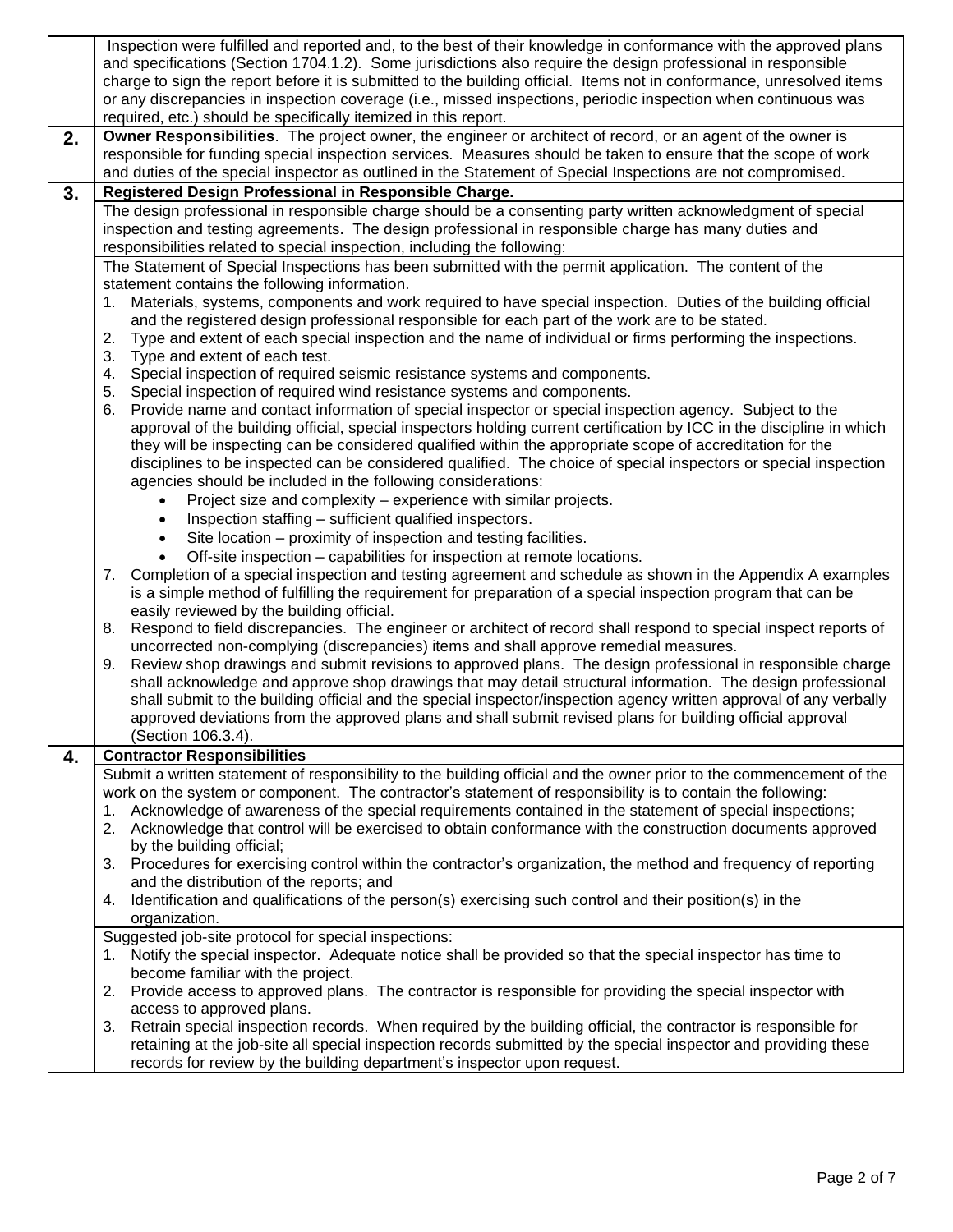| 5. | <b>Building Department Responsibilities</b>                                                                                                                  |                          |                        |  |  |
|----|--------------------------------------------------------------------------------------------------------------------------------------------------------------|--------------------------|------------------------|--|--|
|    | 1. Review submittal documents for compliance with special inspection requirements as outlined in the Statement                                               |                          |                        |  |  |
|    | of Inspection. The building official is charged with the legal authority to review the plans, specifications, special                                        |                          |                        |  |  |
|    | program and other submittal documents for compliance with code requirements.                                                                                 |                          |                        |  |  |
|    | 2. Approve fabricator(s) used building components installed on-site.                                                                                         |                          |                        |  |  |
|    | 3. Approve special inspection program. The building official is responsible for approving the special inspection                                             |                          |                        |  |  |
|    | program submitted by the design professional in responsible charge (Section 106.1) and may require a                                                         |                          |                        |  |  |
|    | preconstruction conference to review the program with all applicable members of the construction team.                                                       |                          |                        |  |  |
|    | 4. Monitor special inspection activities. The building official should monitor the special inspection activities at the                                      |                          |                        |  |  |
|    | jobsite to assure that qualified special inspectors are performing their duties when work requiring special<br>inspection is in progress.                    |                          |                        |  |  |
|    |                                                                                                                                                              |                          |                        |  |  |
|    | 5. Issuance of stop work orders. The building official is recognized as having the authority to stop work at the job-<br>site.                               |                          |                        |  |  |
|    | 6. Approval to proceed. There are certain points of completion where work shall not proceed until approval by the                                            |                          |                        |  |  |
|    | building official has been given.                                                                                                                            |                          |                        |  |  |
|    | 7. Review inspection reports. The building official receives and reviews special inspection progress reports and                                             |                          |                        |  |  |
|    | final reports for conformance with the approved plans, specification and workmanship provisions of the code.                                                 |                          |                        |  |  |
|    | 8. Perform final inspection. The building official should not perform the final inspection and approval for a project                                        |                          |                        |  |  |
|    | until the final special inspection report has been reviewed and approved.                                                                                    |                          |                        |  |  |
| 6. | <b>ACKNOWLEDGEMENTS</b>                                                                                                                                      |                          |                        |  |  |
|    | I have read and agree to comply with the terms and conditions of this agreement.                                                                             |                          |                        |  |  |
|    | Owner:                                                                                                                                                       |                          |                        |  |  |
|    | Date: 2008. 2009. 2010. 2010. 2010. 2010. 2010. 2010. 2010. 2010. 2010. 2010. 2010. 2010. 2010. 2010. 2010. 20                                               |                          |                        |  |  |
|    |                                                                                                                                                              |                          |                        |  |  |
|    |                                                                                                                                                              |                          |                        |  |  |
|    | Registered Design Professional in Responsible Charge:                                                                                                        |                          |                        |  |  |
|    |                                                                                                                                                              |                          | Date:                  |  |  |
|    |                                                                                                                                                              |                          |                        |  |  |
|    | Contractor:                                                                                                                                                  |                          |                        |  |  |
|    |                                                                                                                                                              |                          | Date:                  |  |  |
|    |                                                                                                                                                              |                          |                        |  |  |
|    | Special Inspector/Special Inspection Agency*:                                                                                                                |                          |                        |  |  |
|    |                                                                                                                                                              |                          |                        |  |  |
|    | <u>and the set of the set of the set of the set of the set of the set of the set of the set of the set of the set o</u>                                      |                          | Date:                  |  |  |
|    |                                                                                                                                                              |                          |                        |  |  |
|    | Others as required by Building Official:                                                                                                                     |                          |                        |  |  |
|    | By:                                                                                                                                                          | Date:                    |                        |  |  |
|    |                                                                                                                                                              |                          |                        |  |  |
|    |                                                                                                                                                              |                          |                        |  |  |
|    | ACCEPTED FOR THE BUILDING DEPARTMENT                                                                                                                         |                          |                        |  |  |
|    | By:<br><u> 1980 - Jan Samuel Barbara, martin din shekara 1980 - André Samuel Barbara, mashrida a shekara 1980 - André Sa</u>                                 | Date                     |                        |  |  |
|    |                                                                                                                                                              |                          |                        |  |  |
|    | *This signature may be that of the Responsible Professional Engineer within the special inspection agency.                                                   |                          |                        |  |  |
|    |                                                                                                                                                              |                          |                        |  |  |
|    | <b>STATEMENT OF SPECIAL INSPECTIONS SCHEDULE</b><br>This schedule should match the Statement of Special Inspections. Where the option between continuous and |                          |                        |  |  |
|    | periodic inspections is possible, circle the option required.                                                                                                |                          |                        |  |  |
| 7. | <b>Steel Construction - Verification / Inspection</b>                                                                                                        |                          |                        |  |  |
|    | See Table 1704.3 - Required Verification and Inspection of                                                                                                   | <b>Continuous during</b> | <b>Periodic during</b> |  |  |
|    | <b>Steel Construction</b>                                                                                                                                    | task                     | task                   |  |  |
|    | 1. High-strength bolts, nuts and washers                                                                                                                     |                          |                        |  |  |
|    | a. $\Box$ Markings                                                                                                                                           |                          | X                      |  |  |
|    | Manufacture's certificate of compliance<br>b.                                                                                                                |                          | X                      |  |  |
|    | <b>High-strength bolting</b><br>2.                                                                                                                           |                          |                        |  |  |
|    | Bearing-type connections<br>a.  □                                                                                                                            | ---                      | X                      |  |  |
|    | Slip-critical connections<br>b.                                                                                                                              | X                        | X                      |  |  |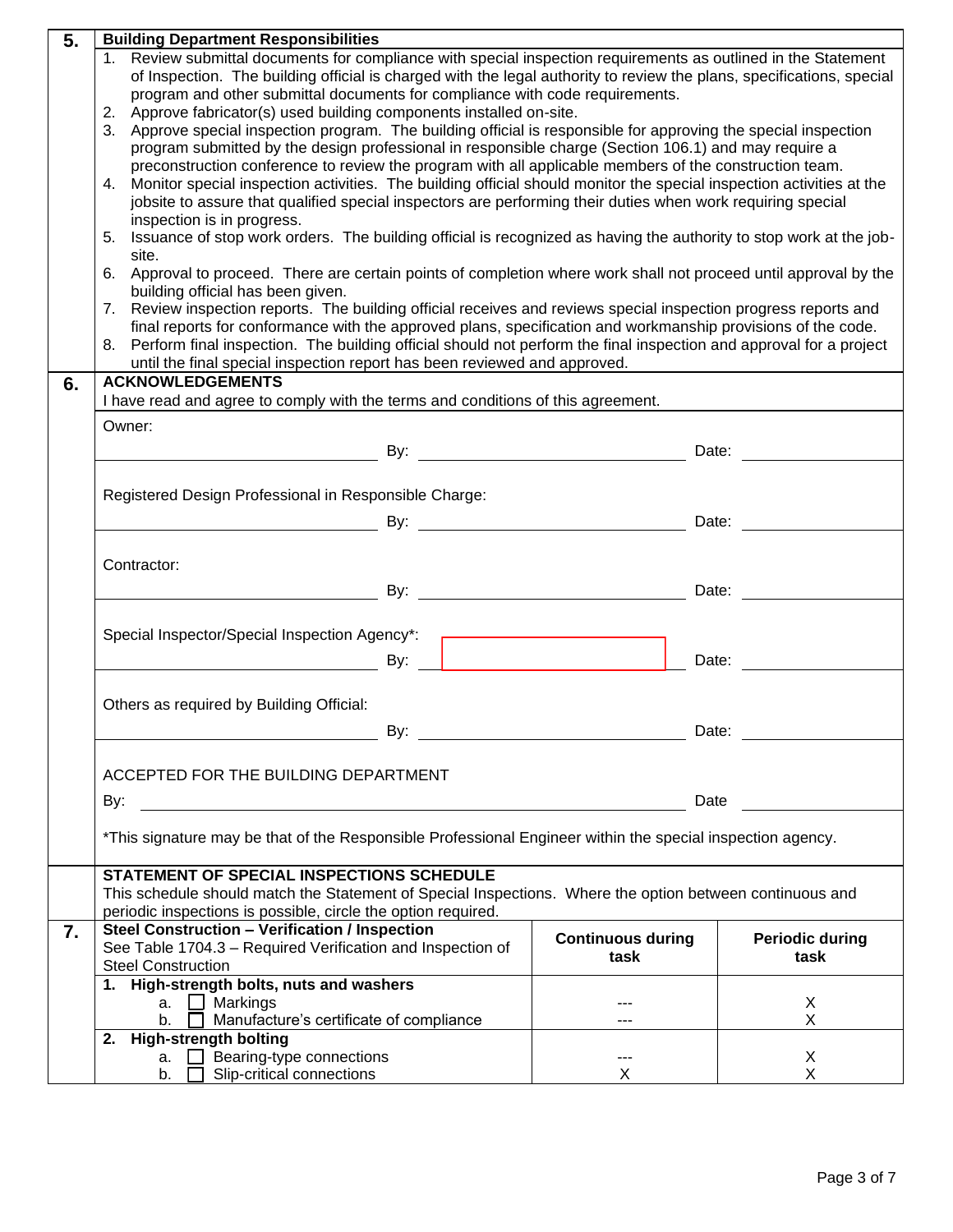|    | <b>Structural steel</b><br>3.                                                     |                                |                        |
|----|-----------------------------------------------------------------------------------|--------------------------------|------------------------|
|    | <b>Identification Markings</b><br>а.                                              |                                |                        |
|    | Manufacturer's certified mill reports<br>b.                                       |                                |                        |
|    | <b>Weld filler</b><br>4.                                                          |                                |                        |
|    | <b>Identification Markings</b><br>$\mathsf{L}$<br>a.                              |                                |                        |
|    | Manufacturer's certificate of compliance<br>b.                                    | ---                            |                        |
|    | Welding-<br>5.                                                                    |                                |                        |
|    | a. Structural steel                                                               |                                |                        |
|    | $i.$ $\Box$ Complete and partial penetration                                      | X                              |                        |
|    | groove welds                                                                      |                                |                        |
|    | ii.<br>$\Box$ Multi-pass fillet welds                                             | X                              |                        |
|    | iii. $\Box$ Single-pass fillet welds > 5/16"                                      | X                              |                        |
|    |                                                                                   |                                |                        |
|    | $\Box$ Single-pass fillet welds $\leq 5/16$ "<br>iv.<br>Floor and roof deck welds |                                | X                      |
|    | v.                                                                                |                                | X                      |
|    | <b>Reinforcing Steel</b><br>6.                                                    |                                |                        |
|    | a.   Weldability of reinforcing steel other than                                  |                                | X                      |
|    | ASTM A706                                                                         | X                              |                        |
|    | b. $\Box$ Reinforcing steel – resisting flexural and                              |                                |                        |
|    | axial forces in intermediate and special moment                                   |                                |                        |
|    | frames, and boundary elements of special                                          |                                |                        |
|    | reinforced concrete shear walls and shear                                         |                                |                        |
|    | reinforcement.                                                                    |                                |                        |
|    | Shear reinforcement<br>c.                                                         | X                              |                        |
|    | d.<br>Other reinforcing steel                                                     | ---                            |                        |
|    | <b>Steel Frame Joint Details</b><br>7.                                            |                                | х                      |
|    | Details - bracing, stiffening, etc.<br>a.                                         |                                |                        |
|    | <b>Member locations</b><br>b.                                                     |                                |                        |
|    | Application of joint details at each<br>c.                                        |                                |                        |
|    | connection.                                                                       |                                |                        |
|    | Other<br>8.                                                                       |                                |                        |
|    |                                                                                   |                                |                        |
|    |                                                                                   |                                |                        |
| 8. | <b>CONCRETE CONSTRUCTION - VERIFICATION /</b>                                     |                                |                        |
|    | <b>INSPECTION</b>                                                                 | <b>Continuous during</b>       | <b>Periodic during</b> |
|    | See Table 1704.4 - Required Verification and Inspection of                        | task                           | task                   |
|    | <b>Concrete Construction</b>                                                      |                                |                        |
|    | Reinforcing steel, including prestressing tendons,<br>1.                          | ---                            |                        |
|    | and placement                                                                     |                                | X                      |
|    | Reinforcing steel welding<br>2.                                                   | ---                            | ---                    |
|    | $\overline{3}$ .<br>Bolts installed in concrete                                   | X                              | ---                    |
|    | 4.                                                                                | ---                            | X                      |
|    | Required mix design<br>5.                                                         | Χ                              | ---                    |
|    | Fresh concrete sampling / testing                                                 |                                | ---                    |
|    | 6.<br>Placement of concrete and shotcrete<br>$\overline{7}$ .                     | $\overline{\mathsf{x}}$<br>--- | X                      |
|    | Curing - temperature and techniques<br>8.                                         |                                |                        |
|    | Prestressed concrete                                                              |                                |                        |
|    | Application of prestressing forces<br>a.                                          | X                              |                        |
|    | Grouting of bonded tendons in seismic-<br>b.                                      | X                              |                        |
|    | force-resisting system.                                                           |                                |                        |
|    | Erection of precast members<br>9.                                                 | ---                            | X                      |
|    | 10.<br>Verification of in-siu concrete strengths                                  | ---                            | $\overline{X}$         |
|    | Formwork shape, location and dimensions<br>11.                                    | ---                            | $\overline{X}$         |
|    | 12. Other                                                                         |                                |                        |
|    |                                                                                   |                                |                        |
|    |                                                                                   |                                |                        |
| 9. | <b>MASONRY LEVEL 1 - VERIFICATION / INSPECTION</b>                                | <b>Continuous during</b>       | <b>Periodic during</b> |
|    | See Table 1704.5.1 - Level 1 Special Inspection                                   | task                           | task                   |
|    | 1. As construction beings ensure compliance of:                                   |                                |                        |
|    | Proportions of site-prepared mortar<br>a.                                         |                                | X                      |
|    | Construction of mortar joints<br>b.                                               |                                | X                      |
|    | Location of reinforcement, connectors,<br>c.                                      |                                | X                      |
|    | Prestressing technique<br>d.                                                      |                                | Χ                      |
|    | Grade and size of prestressing tendons and<br>е.<br>anchorages                    |                                | $\mathsf{X}$           |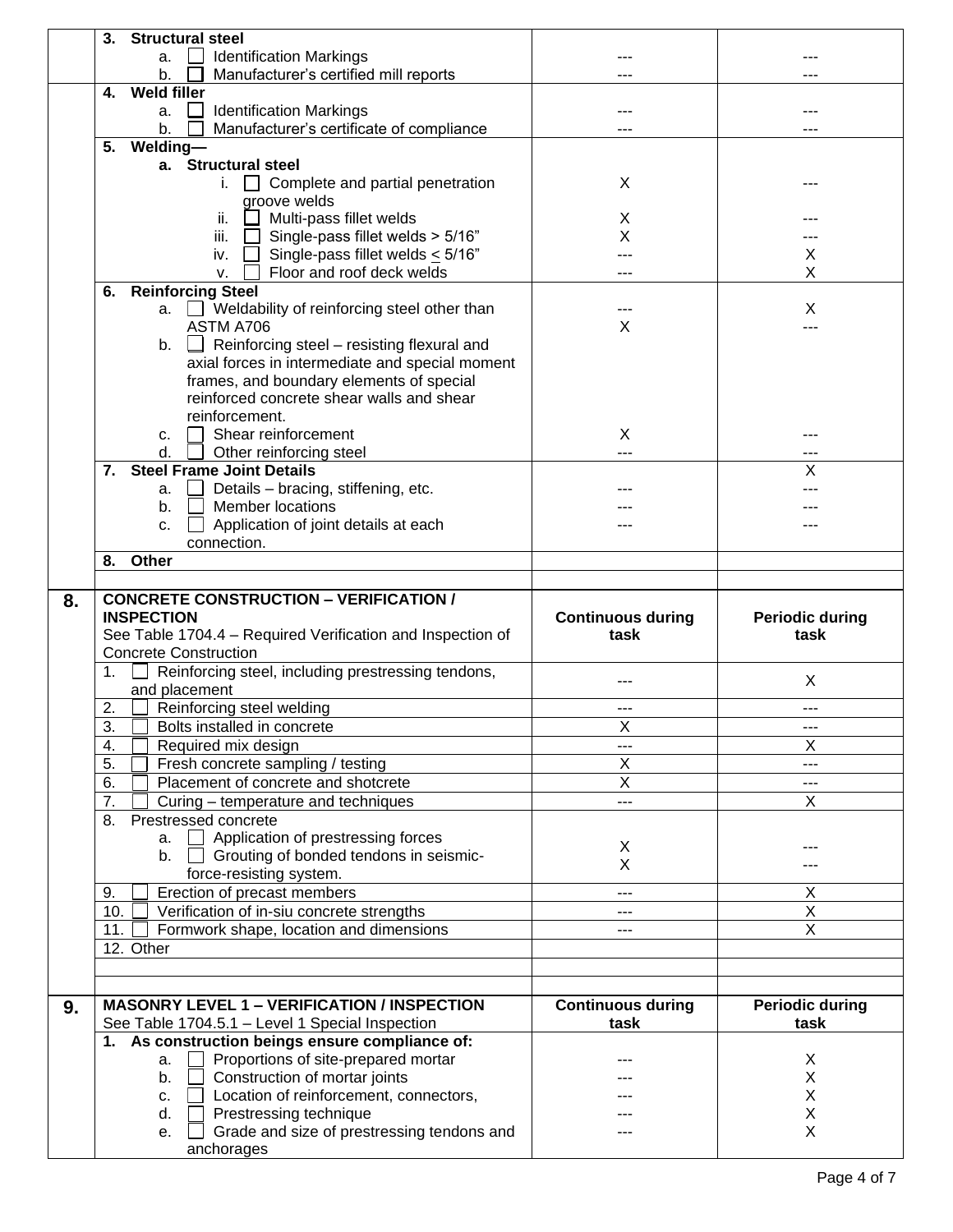|     | 2. | Inspection shall verify:                                   |                          |                        |
|-----|----|------------------------------------------------------------|--------------------------|------------------------|
|     |    | Size and location of structural elements<br>a.             |                          | X                      |
|     |    |                                                            |                          | X                      |
|     |    | $\Box$ Type, size and location of anchors, including<br>b. |                          |                        |
|     |    | other details of anchorage of masonry to                   |                          |                        |
|     |    | structural members, frames or other                        |                          |                        |
|     |    |                                                            |                          |                        |
|     |    | construction.                                              |                          |                        |
|     |    | Specified size, grade and type of<br>c.                    |                          | X                      |
|     |    |                                                            |                          |                        |
|     |    | reinforcement                                              |                          |                        |
|     |    | Welding for reinforcing bars<br>d.                         | X                        | ---                    |
|     |    | Protection of masonry during cold weather                  |                          | X                      |
|     |    | е.                                                         |                          |                        |
|     |    | (temperatures below 40 degrees F) or hot                   |                          |                        |
|     |    | weather (temperature above 90 degrees F)                   |                          |                        |
|     |    |                                                            |                          |                        |
|     |    | f.<br>Application and measurement of                       |                          | X                      |
|     |    | prestressing force                                         |                          |                        |
|     |    |                                                            |                          |                        |
|     | 3. | Prior to grouting, verify following to ensure              |                          |                        |
|     |    | compliance:                                                |                          |                        |
|     |    |                                                            |                          |                        |
|     |    | Grout space is clean<br>a.                                 |                          | X                      |
|     |    | Placement of reinforcement and connectors<br>b.            |                          | X                      |
|     |    | and prestressing tendons and anchorages                    |                          |                        |
|     |    |                                                            |                          |                        |
|     |    | Proportions of site-prepared grout and<br>C.               |                          | X                      |
|     |    | prestressing grout for bonded tendons                      |                          |                        |
|     |    | Construction of mortar joints                              |                          | Χ                      |
|     |    | d.                                                         |                          |                        |
|     | 4. | Grout placement verified to ensure compliance with         | X                        | ---                    |
|     |    | code and construction document provisions                  |                          |                        |
|     |    |                                                            |                          |                        |
|     |    | <b>△ Grouting of prestressing bonded tendons</b><br>a.     | X                        |                        |
|     |    | 5. Preparation of any required grout specimens, mortar     |                          |                        |
|     |    | specimens and/or prisms shall be observed.                 | X                        | ---                    |
|     |    |                                                            |                          |                        |
|     |    | 6. Compliance with required inspection provisions of       |                          |                        |
|     |    | the construction documents and the approved                |                          | X                      |
|     |    |                                                            |                          |                        |
|     |    | submittals shall be verified.                              |                          |                        |
|     |    |                                                            |                          |                        |
|     |    |                                                            |                          |                        |
|     | 7. | Other                                                      |                          |                        |
|     |    |                                                            |                          |                        |
|     |    |                                                            |                          |                        |
|     |    |                                                            |                          |                        |
|     |    |                                                            |                          |                        |
| 10. |    | <b>MASONRY LEVEL 2 - VERIFICATION / INSPECTION</b>         | <b>Continuous during</b> | <b>Periodic during</b> |
|     |    |                                                            |                          |                        |
|     |    | See Table 1704.5.3 - Level 2 Special Inspection            | task                     | <b>Task</b>            |
|     |    | 1. From the beginning of masonry construction, the         |                          |                        |
|     |    |                                                            |                          |                        |
|     |    | following shall be verified to ensure compliance:          |                          |                        |
|     |    | Proportions of site prepared mortar, grout and<br>а.       |                          |                        |
|     |    | prestressing grout for bonded tendons                      |                          | X                      |
|     |    |                                                            |                          |                        |
|     |    | b.<br>Placement of masonry units and construction of       |                          | X                      |
|     |    | mortar joints                                              |                          |                        |
|     |    |                                                            |                          |                        |
|     |    | Placement of reinforcement, connectors and<br>c.           |                          | X                      |
|     |    | prestressing tendons and anchorages                        |                          |                        |
|     |    | Grout space prior to grouting<br>d.                        | X                        | $---$                  |
|     |    |                                                            |                          |                        |
|     |    | Placement of grout<br>е.                                   | X                        | ---                    |
|     |    | Placement of prestressing grout<br>f.                      | Χ                        | ---                    |
|     |    |                                                            |                          |                        |
|     | 2. | The inspection program shall verify:                       |                          |                        |
|     |    | Size and location of structural elements<br>a.             | ---                      | X                      |
|     |    |                                                            |                          |                        |
|     |    | Type, size and location of anchors, including<br>b.        |                          |                        |
|     |    | other details anchorage of masonry to structural           | X                        |                        |
|     |    |                                                            |                          |                        |
|     |    | members, frames or other construction                      |                          |                        |
|     |    | Specified size, grade and type of reinforcement<br>c.      | ---                      | Χ                      |
|     |    | Welding of reinforcing bars<br>d.                          | X                        | ---                    |
|     |    |                                                            |                          |                        |
|     |    | Protection of masonry during cold weather<br>е.            |                          |                        |
|     |    | (temperature below 40 degrees F) or hot weather            |                          | X                      |
|     |    |                                                            |                          |                        |
|     |    | (temperature above 90 degrees F)                           |                          |                        |
|     |    | f.<br>Application and measurement of prestressing          |                          |                        |
|     |    | force                                                      | X                        |                        |
|     |    |                                                            |                          |                        |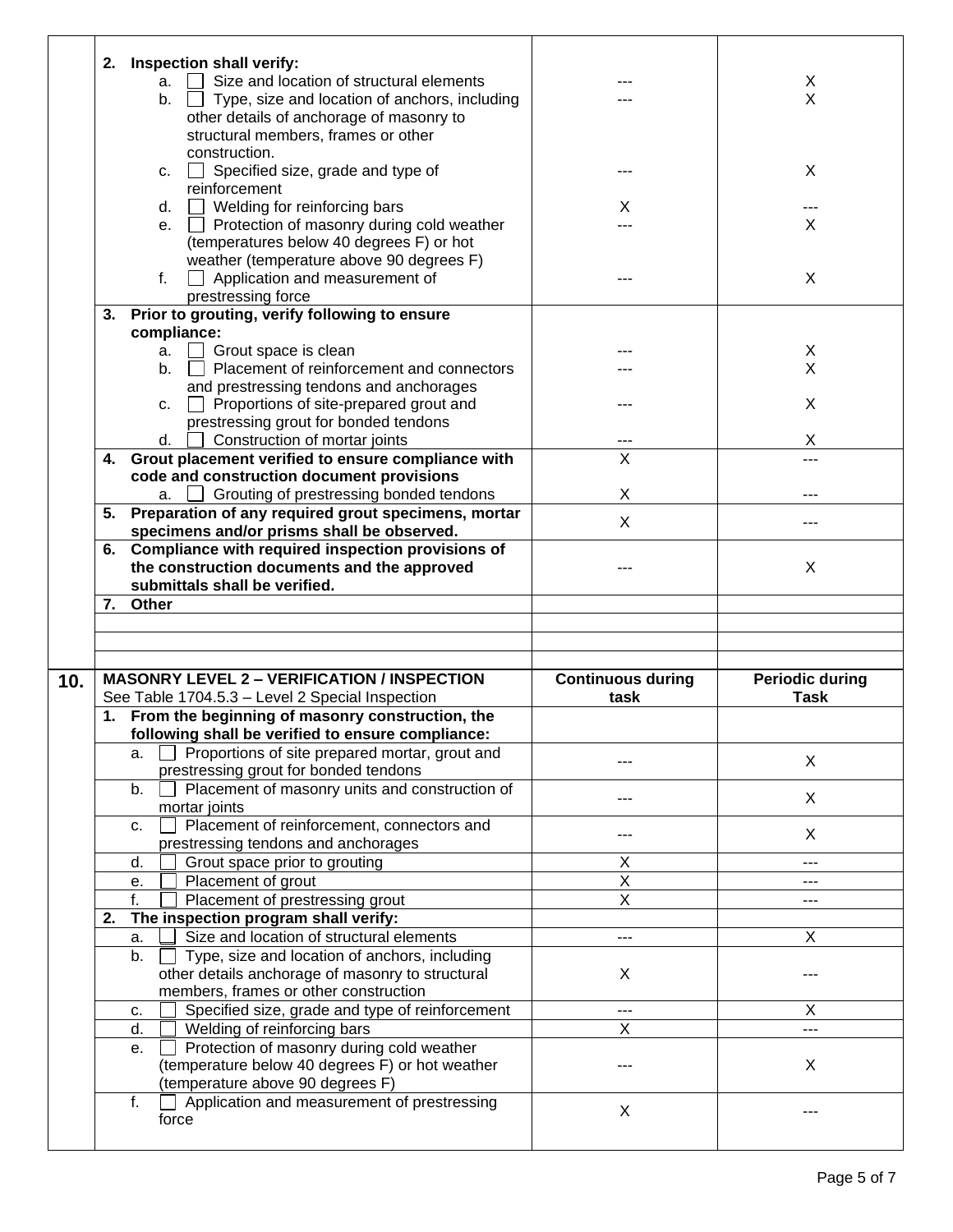|     | Preparation of any required grout specimens, mortar<br>3.                                                                                                                                                                                                                                                                                                      | X                                | ---                                   |
|-----|----------------------------------------------------------------------------------------------------------------------------------------------------------------------------------------------------------------------------------------------------------------------------------------------------------------------------------------------------------------|----------------------------------|---------------------------------------|
|     | Specimens and/or prisms shall be observed.<br>4.                                                                                                                                                                                                                                                                                                               |                                  |                                       |
|     | 5. Compliance with required inspection provisions of<br>the construction documents and the approved<br>submittals shall be verified.                                                                                                                                                                                                                           |                                  | X                                     |
|     | 6. Other                                                                                                                                                                                                                                                                                                                                                       |                                  |                                       |
|     |                                                                                                                                                                                                                                                                                                                                                                |                                  |                                       |
|     |                                                                                                                                                                                                                                                                                                                                                                |                                  |                                       |
|     |                                                                                                                                                                                                                                                                                                                                                                |                                  |                                       |
|     |                                                                                                                                                                                                                                                                                                                                                                |                                  |                                       |
| 11. | <b>SOILS - VERIFICATION / INSPECTION</b>                                                                                                                                                                                                                                                                                                                       | <b>Continuous during</b>         | <b>Periodic during</b>                |
|     | See Table 1704.7                                                                                                                                                                                                                                                                                                                                               | task                             | <b>Task</b>                           |
|     | 1. $\Box$ Verify materials below footings are adequate to<br>achieve the design bearing capacity                                                                                                                                                                                                                                                               |                                  | X                                     |
|     | 2. $\Box$ Verify excavations are extended to proper depth and<br>have reached proper material                                                                                                                                                                                                                                                                  | ---                              | X                                     |
|     | Verify classification and testing of controlled fill have<br>3.<br>been performed                                                                                                                                                                                                                                                                              | ---                              | X                                     |
|     | Verify use of proper materials, densities and lift<br>4.                                                                                                                                                                                                                                                                                                       |                                  |                                       |
|     | thicknesses during placement and compaction of                                                                                                                                                                                                                                                                                                                 | X                                |                                       |
|     | controlled fill                                                                                                                                                                                                                                                                                                                                                |                                  |                                       |
|     | Prior to placement of controlled fill, observe<br>5.<br>$\mathbf{1}$                                                                                                                                                                                                                                                                                           | ---                              | X                                     |
|     | subgrade and verify that site has been prepared properly                                                                                                                                                                                                                                                                                                       |                                  |                                       |
|     | Other<br>6.                                                                                                                                                                                                                                                                                                                                                    |                                  |                                       |
|     |                                                                                                                                                                                                                                                                                                                                                                |                                  |                                       |
| 12. | PILE FOUNDATIONS - VERIFICATION / INSPECTION<br>See Table 1704.8                                                                                                                                                                                                                                                                                               | <b>Continuous during</b><br>task | <b>Periodic during</b><br><b>Task</b> |
|     | 1. Verify pile materials, sizes and length comply with<br>requirements                                                                                                                                                                                                                                                                                         | X                                | ---                                   |
|     | Determine capacities of test piles, and conduct additional<br>2.<br>load tests, as required                                                                                                                                                                                                                                                                    | X                                | ---                                   |
|     | Observe driving operations and maintain complete and<br>3.<br>accurate records for each pile                                                                                                                                                                                                                                                                   | X                                | ---                                   |
|     | 4. Verify placement locations and plumbness, confirm type<br>and size of hammer, record number of blows per foot of<br>penetration, and required penetrations to achieve design<br>capacity. Record tip and butt elevations and document<br>pile damage. Required penetration is usually<br>determined by the registered design professional for this<br>work. | X.                               |                                       |
|     | 5. For steel piles, verify additional inspections have been<br>made in accordance with Section 1704.3 and Table<br>1704.3                                                                                                                                                                                                                                      |                                  | ---                                   |
|     | 6. For concrete piles and concrete-filled piles, verify that<br>additional inspections have been made in accordance<br>with Section 1704.4 and Table 1704.4                                                                                                                                                                                                    |                                  |                                       |
|     | 7. For specialty piles, perform additional inspections as<br>determined by the registered design professional in<br>responsible charge                                                                                                                                                                                                                         |                                  |                                       |
|     | For augured uncased piles and caisson piles, perform<br>8.<br>inspections in accordance with Section 1704.9                                                                                                                                                                                                                                                    | ---                              | ---                                   |
|     | Other<br>9.                                                                                                                                                                                                                                                                                                                                                    |                                  |                                       |
|     |                                                                                                                                                                                                                                                                                                                                                                |                                  |                                       |
| 13. | PIER FOUNDATIONS - VERIFICATION / INSPECTION<br>See Table 1704.9                                                                                                                                                                                                                                                                                               | <b>Continuous during</b><br>task | <b>Periodic during</b><br><b>Task</b> |
|     | 1. Observe drilling operations and maintain complete and<br>accurate records for each pier                                                                                                                                                                                                                                                                     | X                                | ---                                   |
|     | Verify placement locations and plumbness, confirm pier<br>2.<br>diameters, bell diameters (if applicable), lengths,                                                                                                                                                                                                                                            | X                                |                                       |